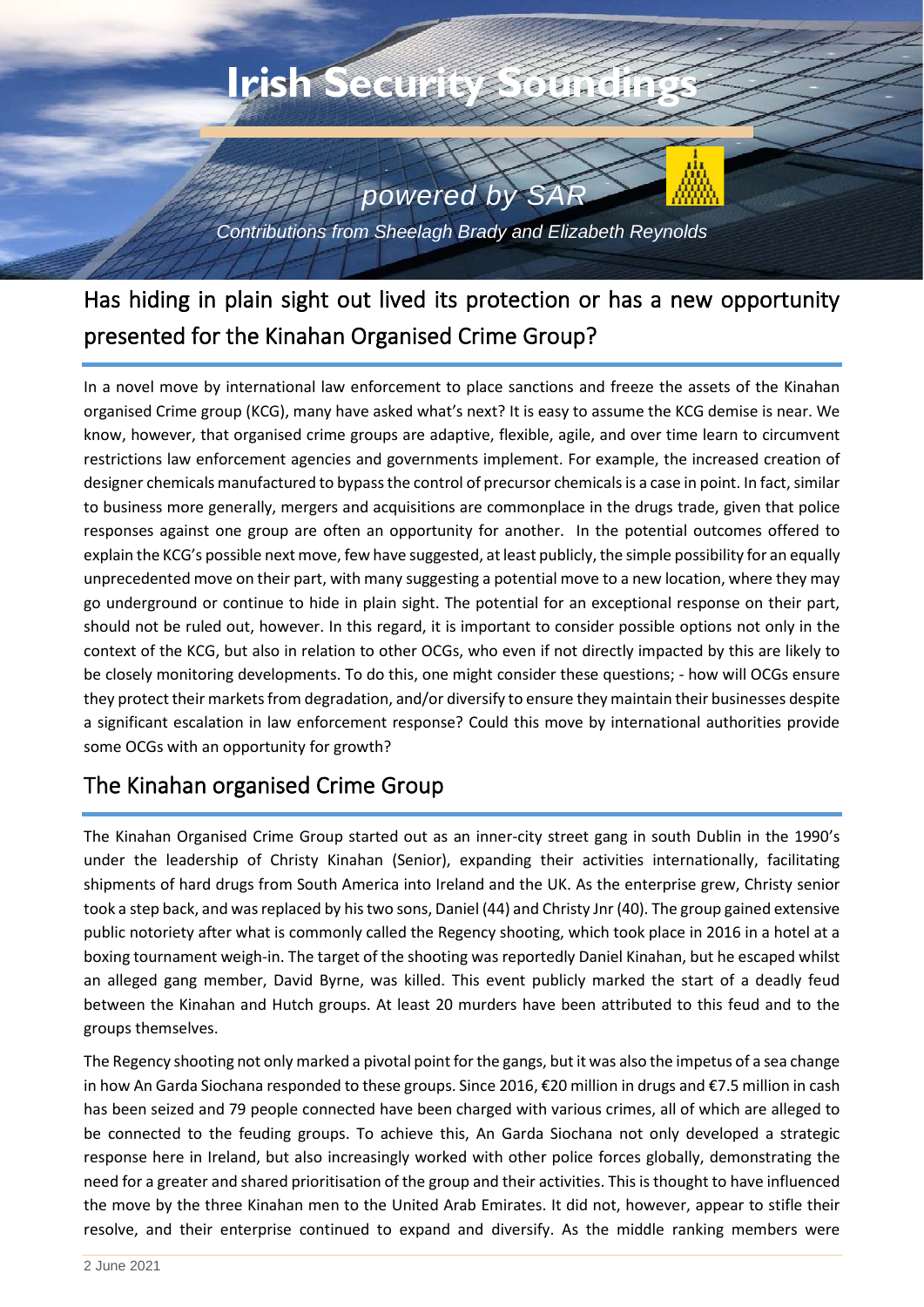increasingly arrested, or killed, the higher echelons appeared somewhat immune, especially from their base in the UAE. Increased prominence and positioning in the public eye, despite a significant law enforcement response post the Regency Shooting in 2016, the members at the apex grew in confidence. During these times, the KCG made relatively successful attempts to legitimise the wealth acquired from the sale and supply of illegitimate commodities transferring it into legal business transactions, such as property investment, company formation, and sport. More recently, it was even suggested that Christy senior was openly involved in the aviation industry. Socially, they also underwent huge change, for example, Daniel moved from being a recognised face in relation to his alleged role in Organised Crime, to being front and centre of the boxing elite.

## A novel international, multi-agency response

While the group, especially Daniel, appeared to grow in public notoriety, with direct support from some of the elite in the boxing world, and indirectly, by companies willing to work with him or people and companies linked to him, it may have appeared that he had legitimatised himself to such an extent he was untouchable. But the truth was much more nuanced. Small indications emerged on and off, that something was happening behind the scenes to hasten their demise (such as, increased seizures, arrests and convictions, trips to the UAE to request assistance, the US naming them on their travel ban list, the recent prosecution of Thomas (Bomber) Kavanagh, but few admit to foreseeing the unprecedent response by the US and UAE on foot of international law enforcement cooperation. On 12th April 2022, the United States announced they were offering a reward of up to \$5,000,000 for information that would lead to the arrest or conviction of members of the Kinahan gang, and that they would be placing sanctions on their US-based assets. This essentially cuts the gang out from accessing the US dollar for any business or personal reasons – severely restricting the Kinahan's ability to carry out their global operations. The UAE government delivered a further blow days later, when they announced they were freezing the group's UAE based bank accounts and assets in line with the US objectives. This move targets both professional and personal accounts in both locations.

This collective international effort is unparallel in Irish and global terms and is hugely significant in regard to an international criminal justice response. The extent of the agencies working together on this case demonstrates a shared priority (which was not always the case); a shared recognition of the scale of the gang's activities, and an acknowledgement that seizure of assets alone was not enough. Reducing the rewards and increasing the risks associated with doing business with these groups (directly or indirectly) had previously not been fully achieved, at least to the extent that impacted not only the activities of a group, but also the beneficiaries – whether that be direct or indirect. An evolution in response as seen here is similar in impact scale to the sanctions recently applied to those directly or indirectly doing business with Russia and Putin, demonstrating a concerted effort to reduce both the benefits and the number who benefit from such relationships. That said, it is clear from these latter examples, that while many feel the impact of these sanctions, others quickly learn to mitigate their affect by moving assets to other jurisdictions, for example.

## Potential OCG Response

In light of those who do learn to circumvent these sanctions, it may be naive to assume the KCG face imminent demise, given they have actively displayed high levels of innovation, adaption, and resilience in the past. The scale of the group's activities, assets, network, and strategic foresight at their disposal should not be overlooked, given the KCG (like other OCGs who may fall victim to similar action in the future) are likely to be exploring new mechanisms to challenge or thwart this action. Had the sanctions been applied in the EU, the KCG may have considered challenging them in courts. OCGs are not beyond using the justice system to their advantage when required. The move by the US to take this action, however, makes it considerably more difficult to do this. The Office of Foreign Assets Control (OFAC) is the organisation that applies these sanctions and places the individuals on an SDN (Specially Designated Nationals) List. The listed individual(s) can request to be removed from the list but must prove how it was an error or how their operations have changed in